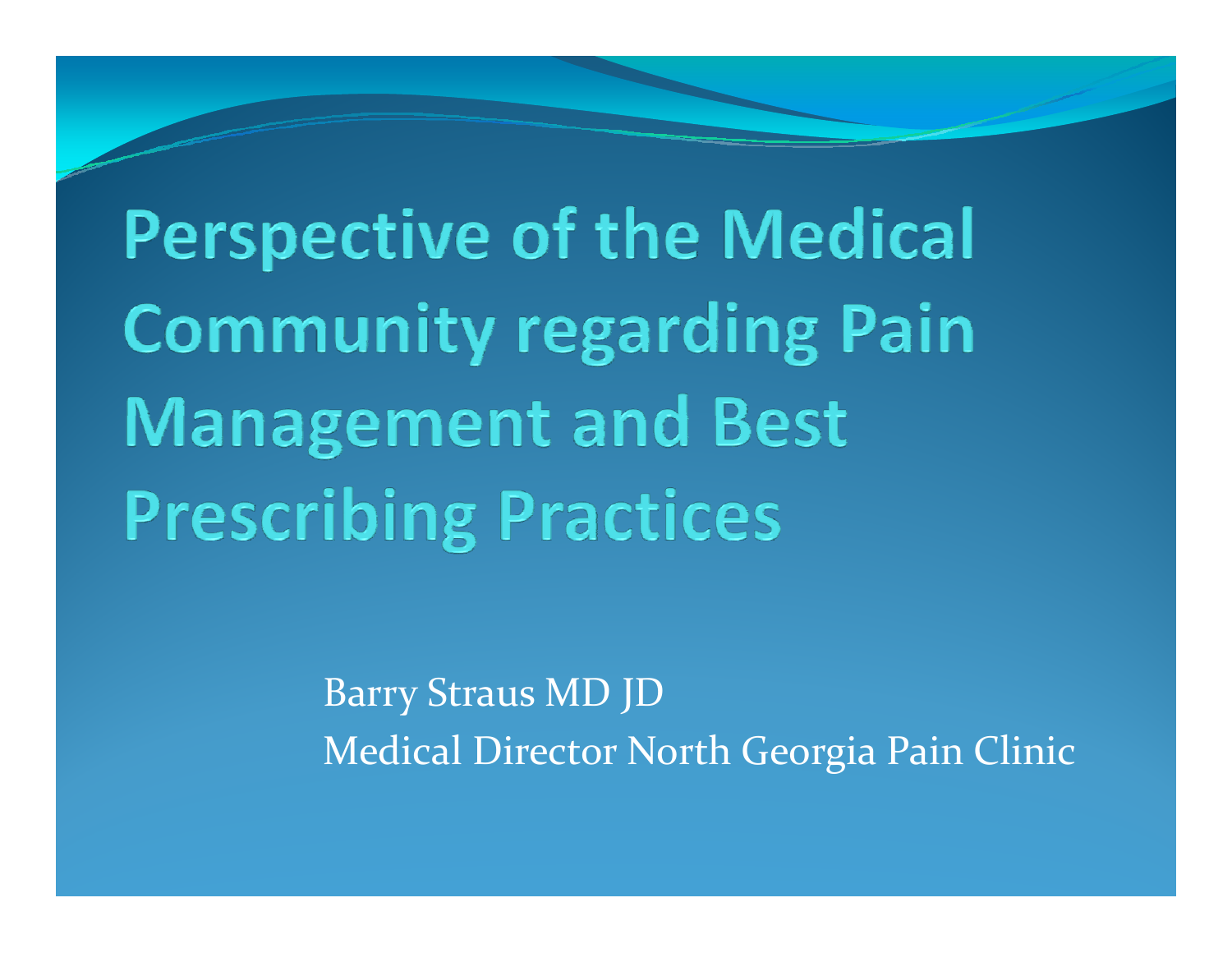### Barry Straus MD JD

- Medical Director North Georgia Pain Clinic
- ABMS Board certified Pain Medicine
- Member Georgia Bar
- 20 plus years full time pain medicine
- Reviewer for Georgia Composite Board of Medicine
- Co-Founder American Neuromodulation Society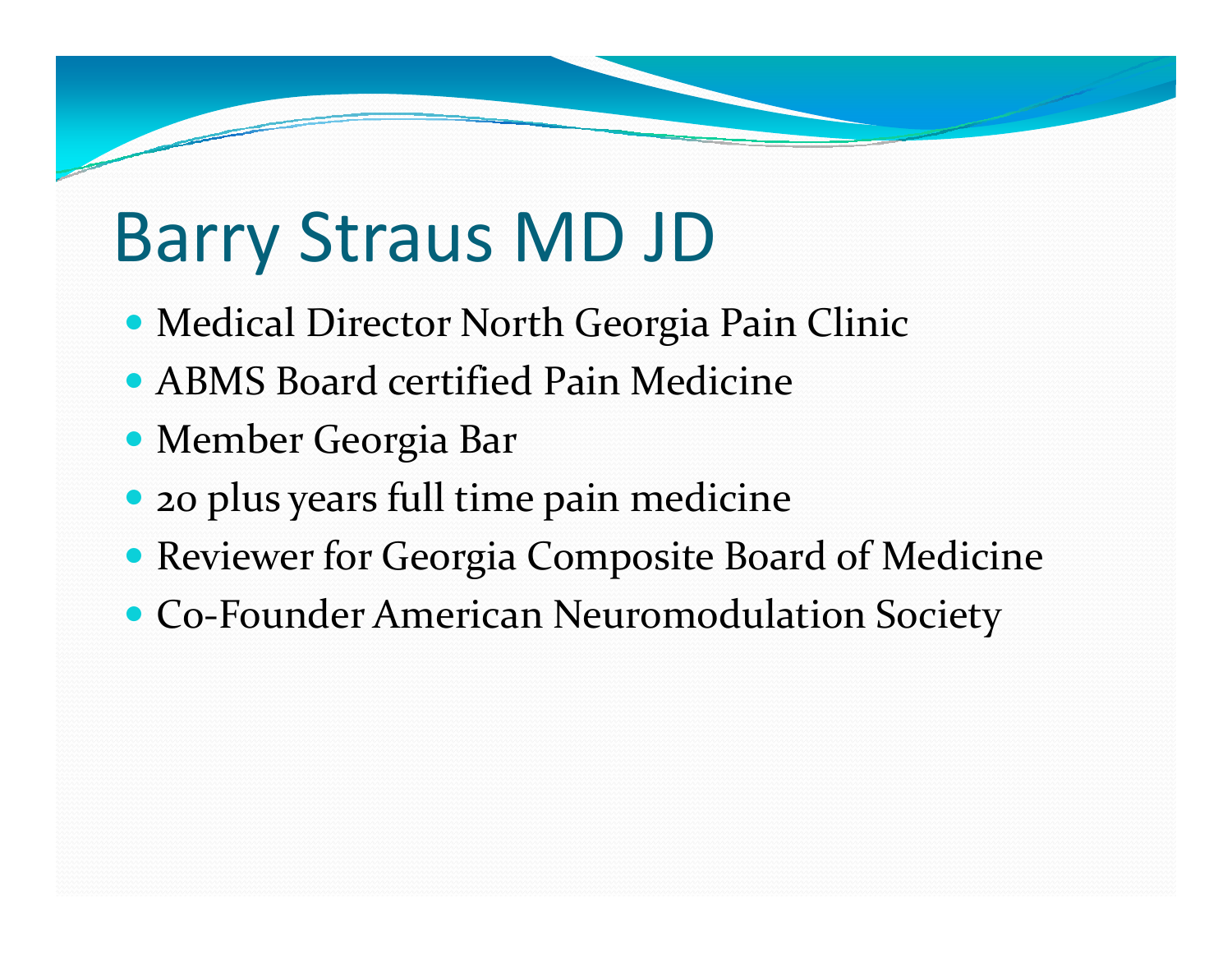# Pain Management

- What is Pain?
- Scope of Problem
- How Did We Get Here?
- Best Practices
- Common Practices
- Worst Practices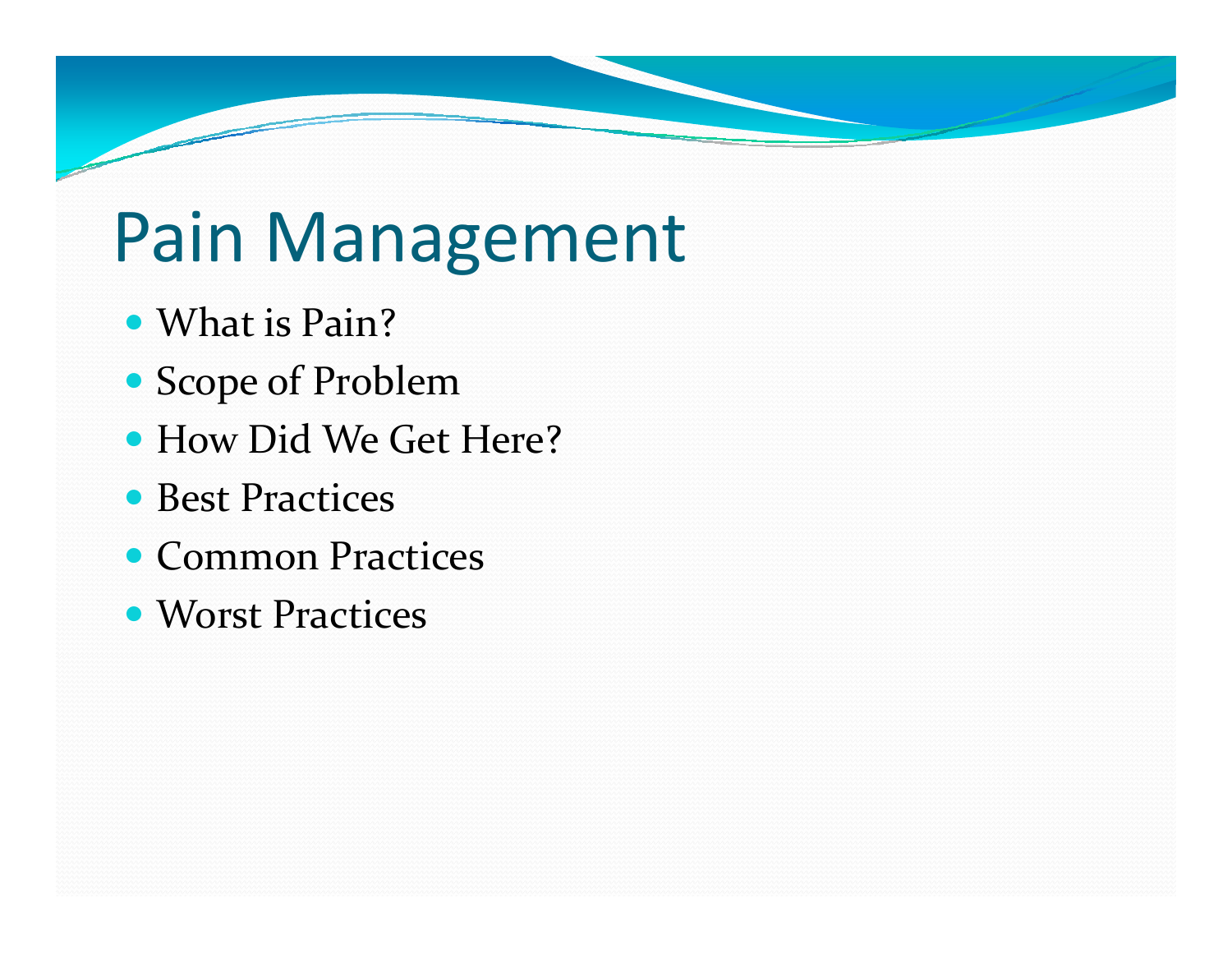#### Pain

- What is Pain?
- Pain‐ The sensation of actual or potential tissue damage
- Pain- Complex phenomena mediated by multiple receptors and pathways
- Subjective complaint- There is no current "pain test"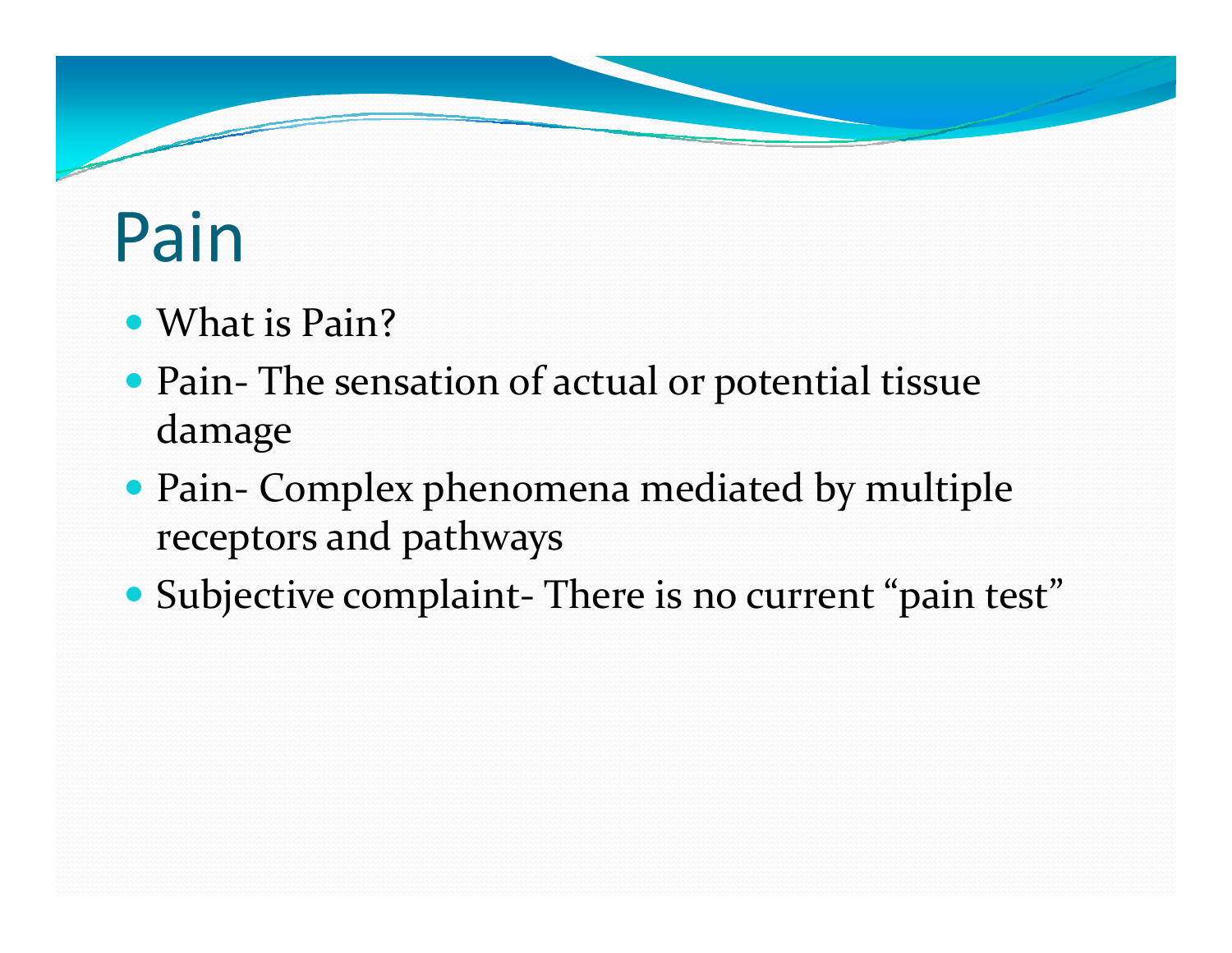# Pain Management

- Pain is undertreated.
- Chronic pain is widespread.
- There are medical consequences to untreated pain.
- Narcotics can help treat pain.
- Prescription drug abuse is growing.
- Drug overdose deaths and addiction are rising.
- Overdose and death rates have increased since the Federation of State Medical Boards (FSMB) pain guidelines.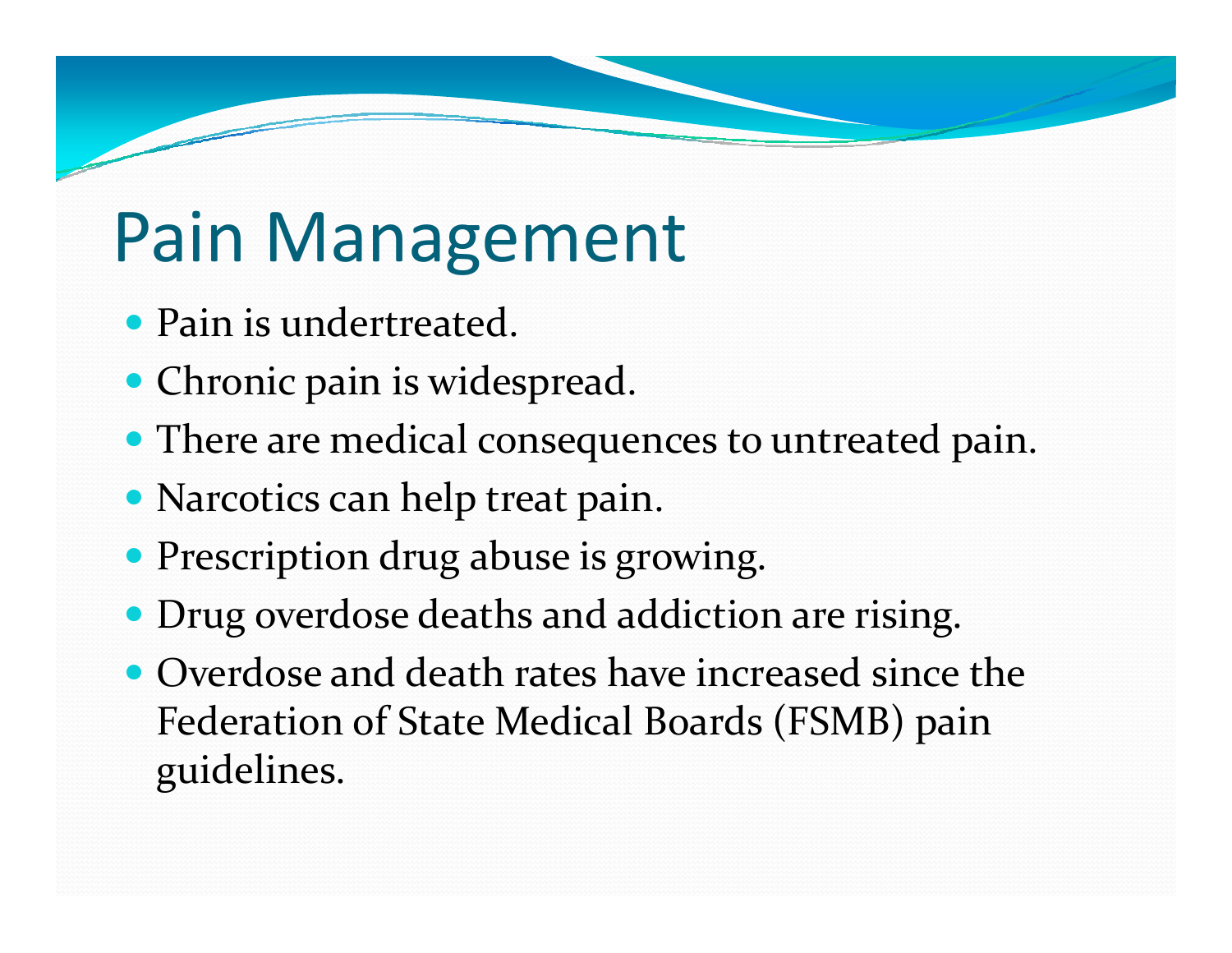# Pain Management

- Diagnosis is important
- History and Physical are still critical to diagnosis
- Chronic pain is <sup>a</sup> real disease with known pathology
- People lie
- Symptoms and physical must agree over time
- MRI is not magic test
- MRI poorly correlates with subjective complaints
- Your chance of <sup>a</sup> positive MRI is your age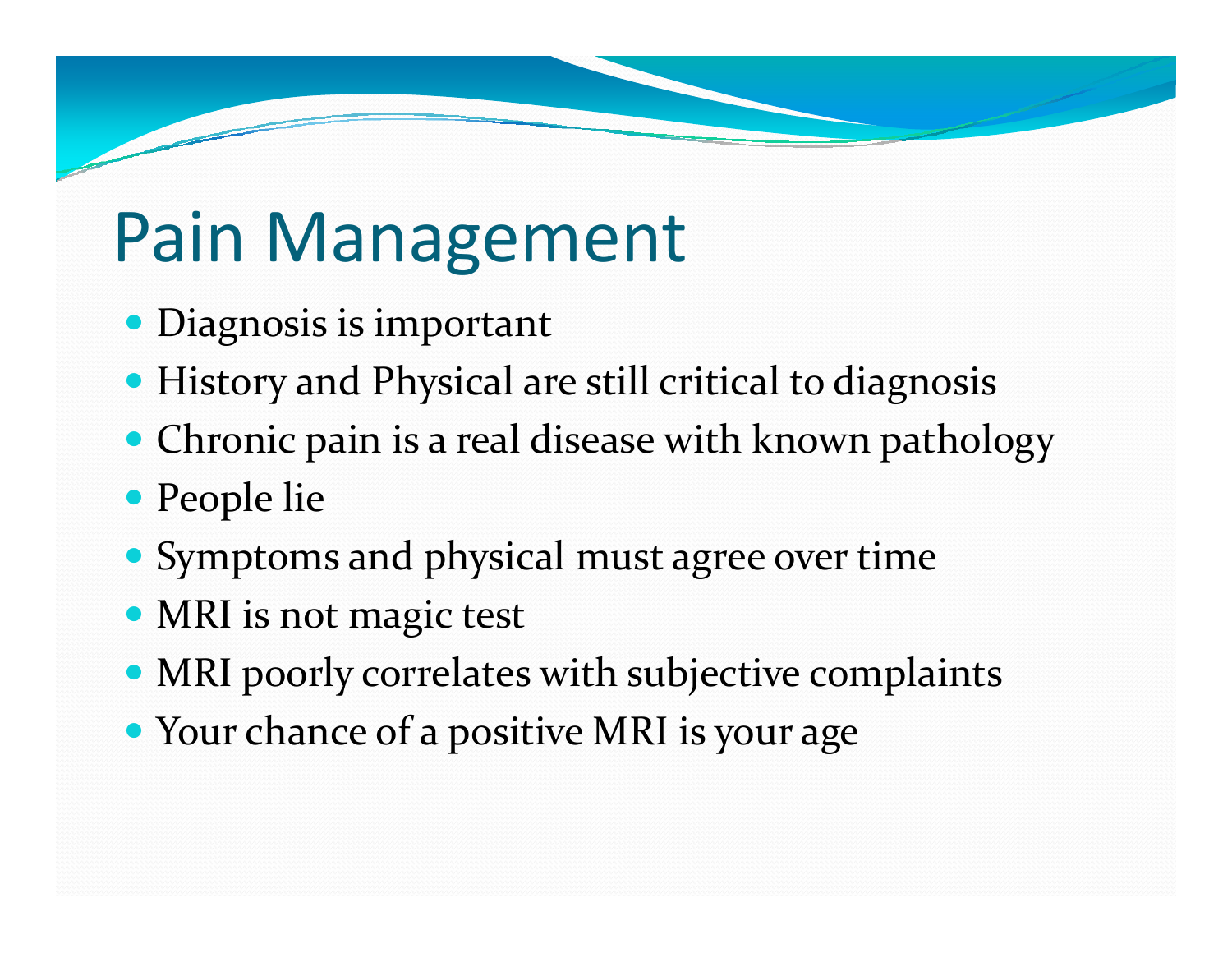- Early 1990's- Concept that narcotics are underused in the treatment of chronic non cancer pain
- Development of high dose long acting narcotics
- Academics who believed there was no risk of abuse with narcotics
- University of Wisconsin Pain Studied Group pushed for loosened Medical Board scrutiny
- Astroturf lobbying groups for decreased Medical Board scrutiny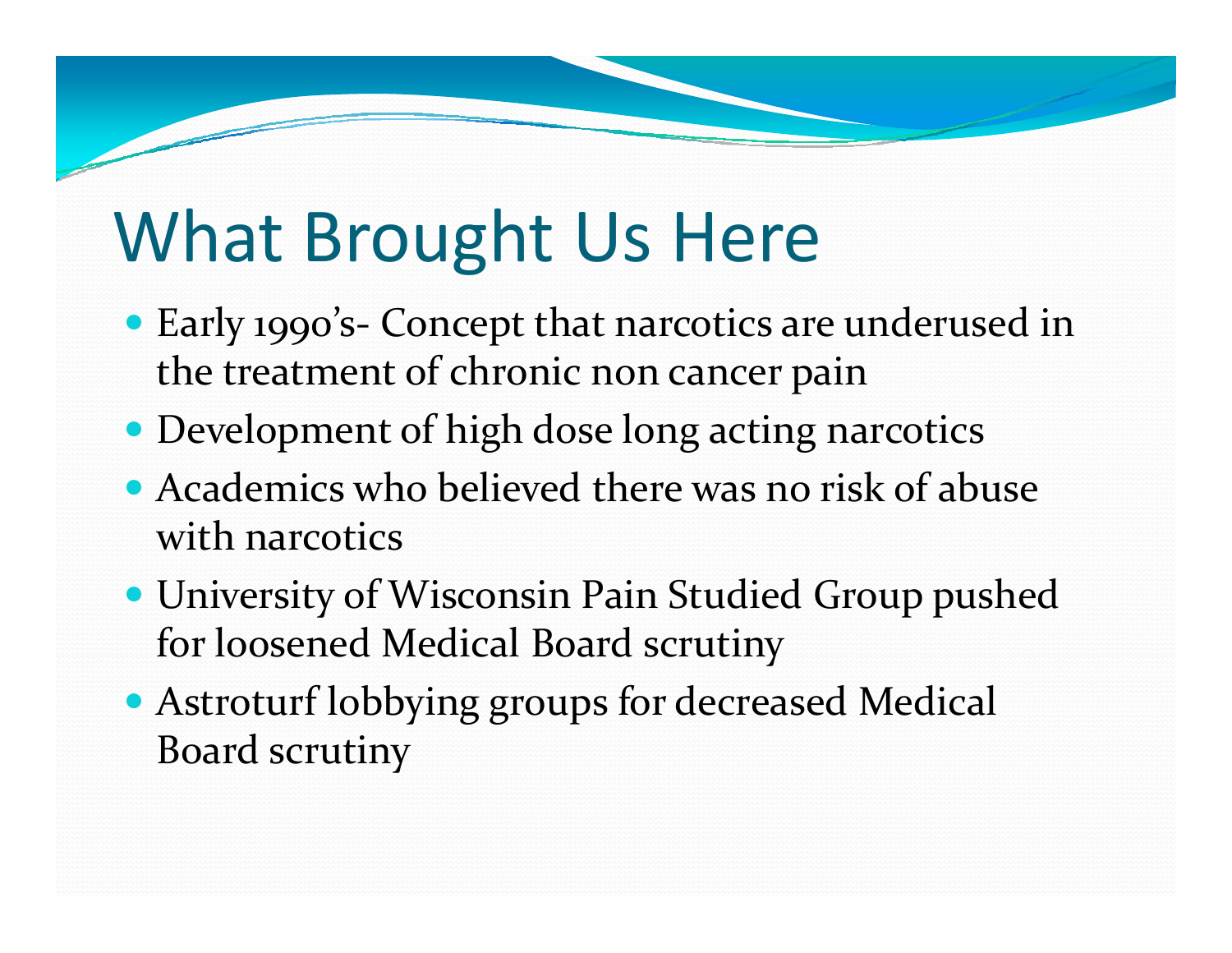- Physicians ge<sup>t</sup> little formal training in pain and pain medications
- There is money/Professional advancement/Trips for talking about long acting narcotics
- There is no money/advancement/trips for talking about responsible prescribing
- The problem is <sup>a</sup> small minority of MDs
- There is <sup>a</sup> larger community of MDs who will justify any use of narcotics (slippery slope defense)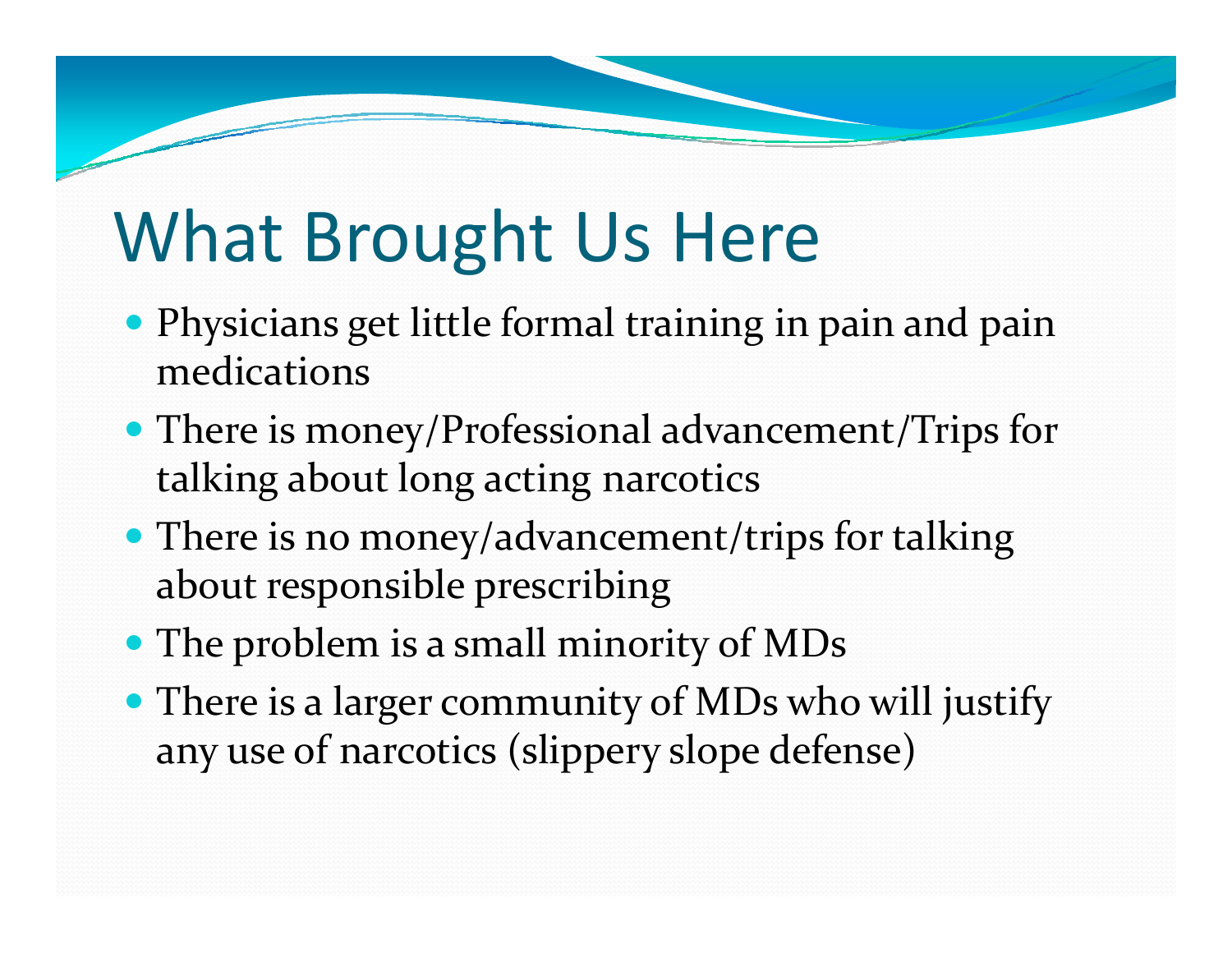- In Re Williams
- Supreme Court Ohio 1991
- 60 Ohio St 85,573 NE 2d 638
- Wright, dissenting "… We are telling those charged with policing the medical profession that their expertise as to what constitutes the acceptable standard of medical practice is not enough to overcome the assertion that challenged conduct does not violate a state statue…"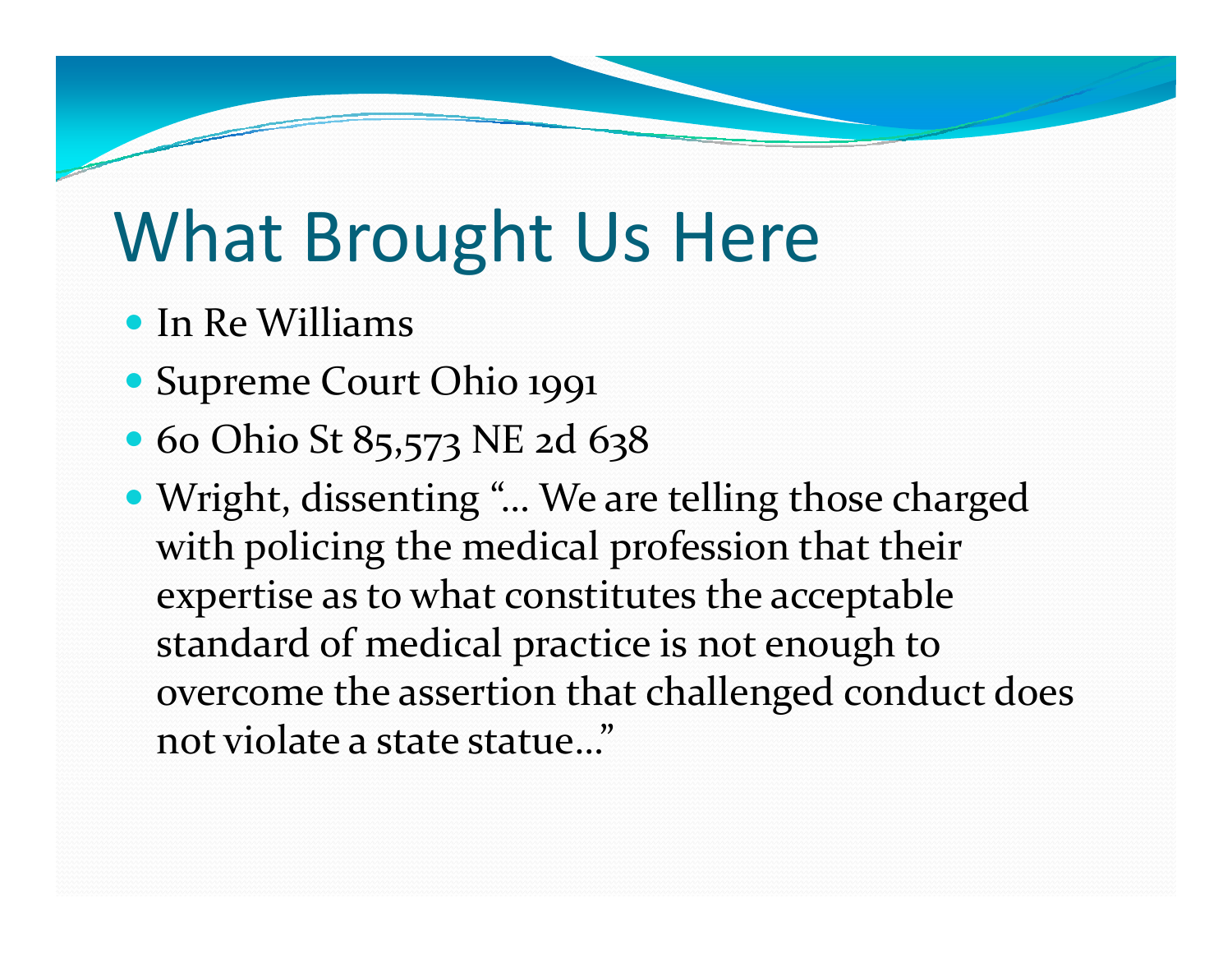- Hoover vs. The Agency For Health Care Administration
- District Court of appeal of Florida, 1996
- 676 So 2d 1380
- $\bullet$  Court held that the Florida Board could not overrule a hearing officer(non <sup>p</sup>hysician/medical officer) and that following any guideline was <sup>a</sup> defense to board action.
- The pain clinic explosion in Florida followed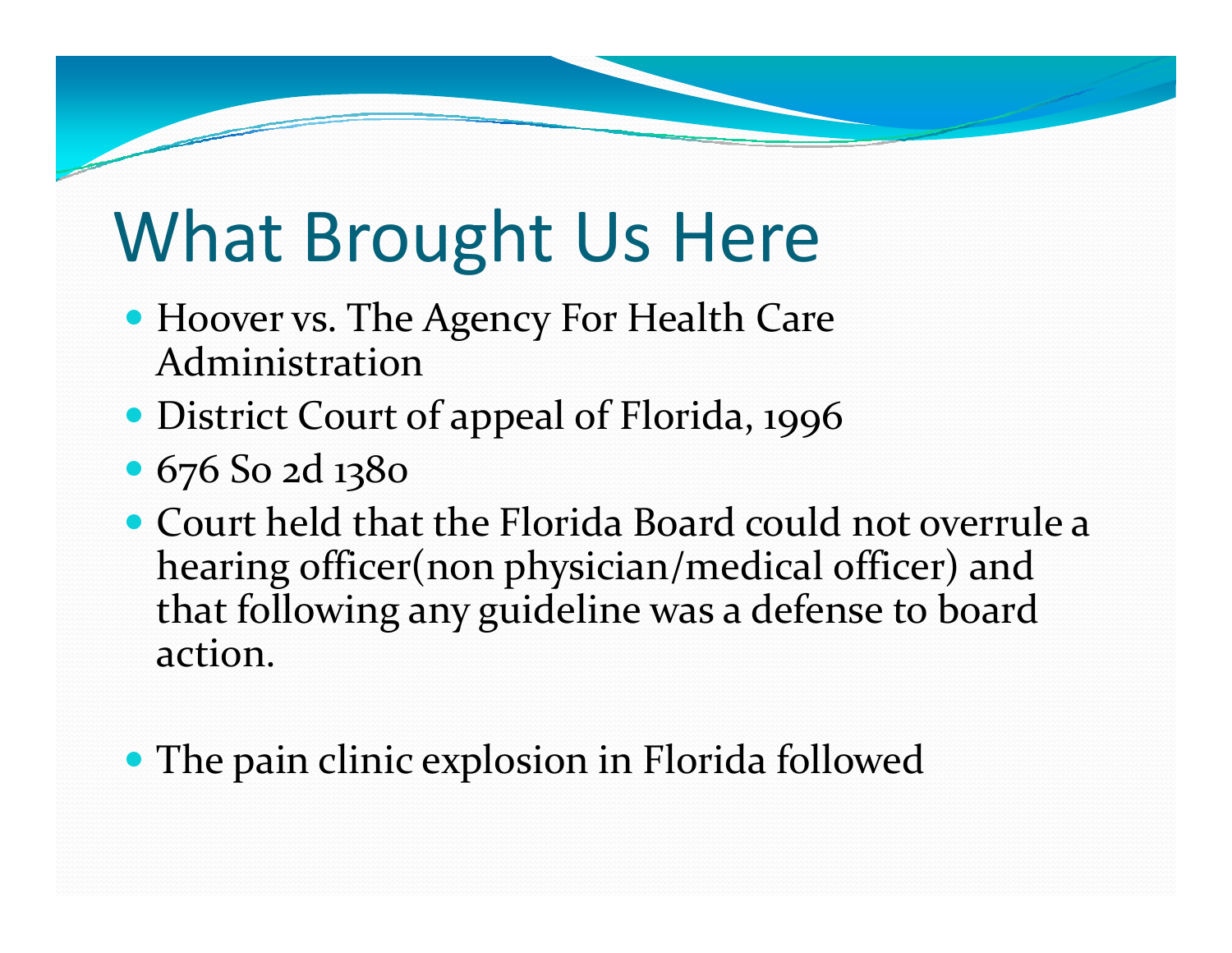#### Pain Management‐Best Practice

- Board Certified (ABMS) Pain Medicine
- Board Certified Anesthesia/PM&R/Neurology
- Interventional Pain Management
- Multispecialty Pain Clinic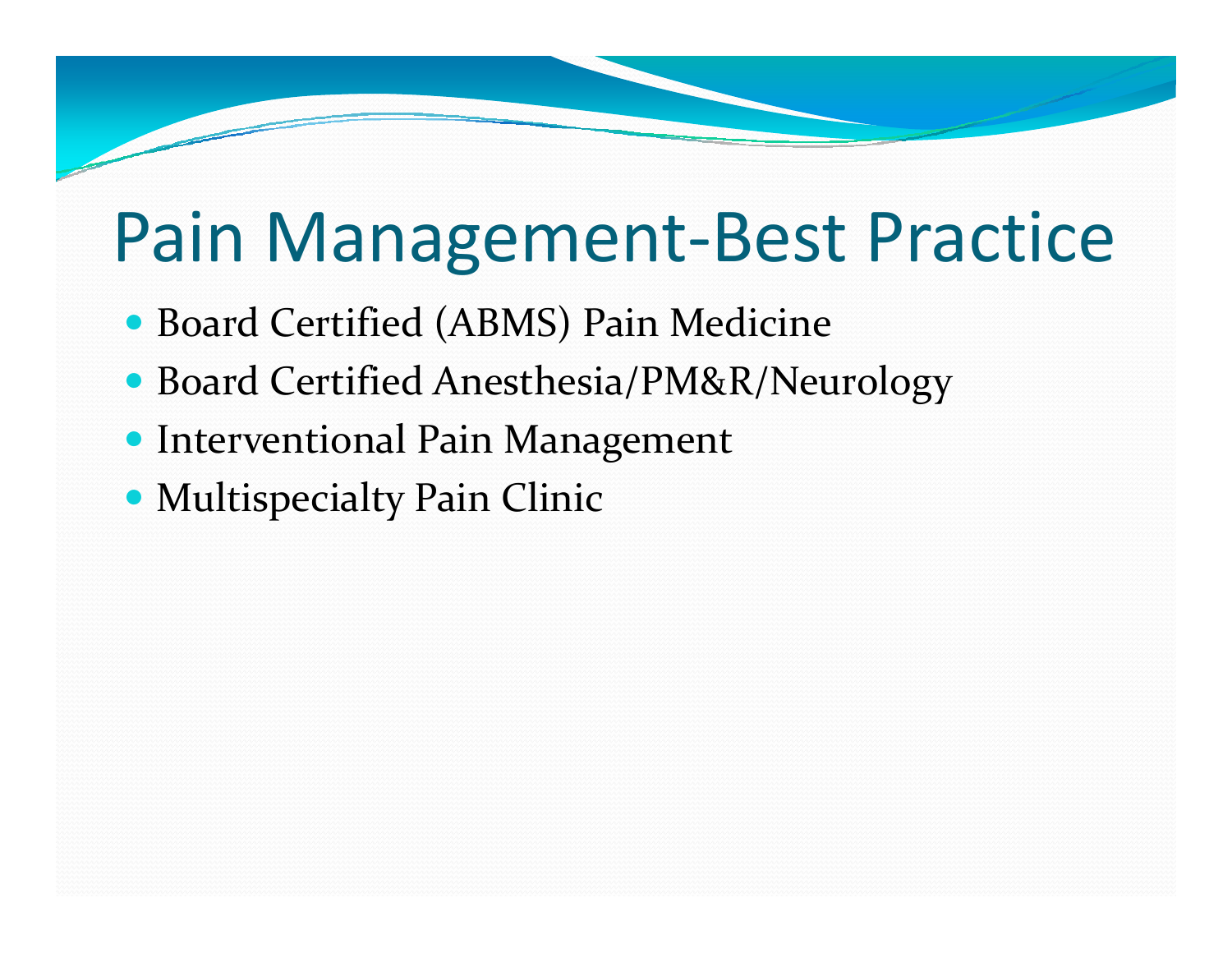# Pain Management‐Best Practice

- Narcotic Contract
- Referral Based
- Accepts Insurance
- Comprehensive history and physical exam
- Prior records reviewed. Must come directly from prior treating physician
- Physician Owned
- Narcotics not only modality offered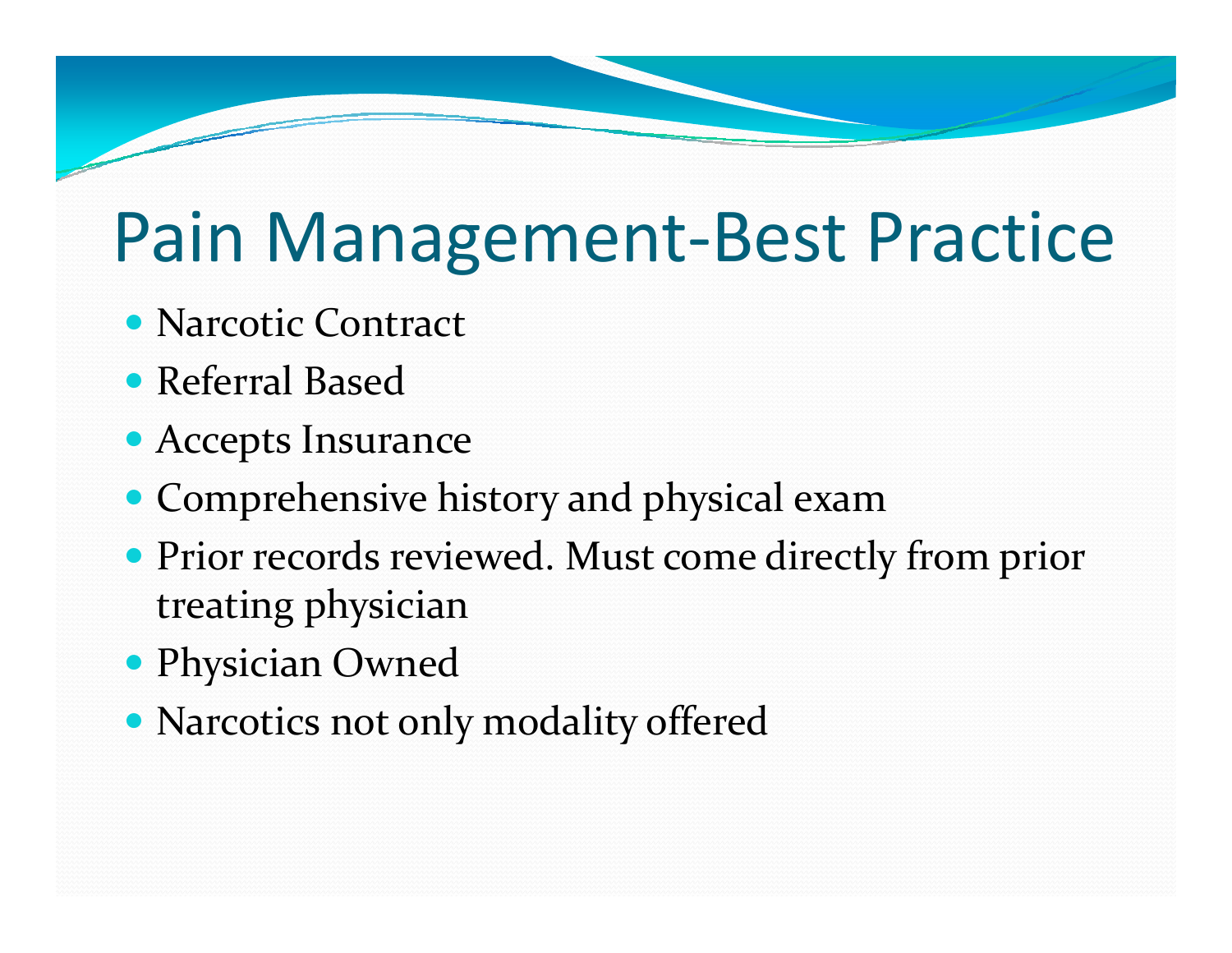# Narcotic Contract

- Enforced
- No early refills
- No Medication on nights and weekends
- Only one MD prescribing controlled substances
- One pharmacy
- Agree to random pill counts and UDS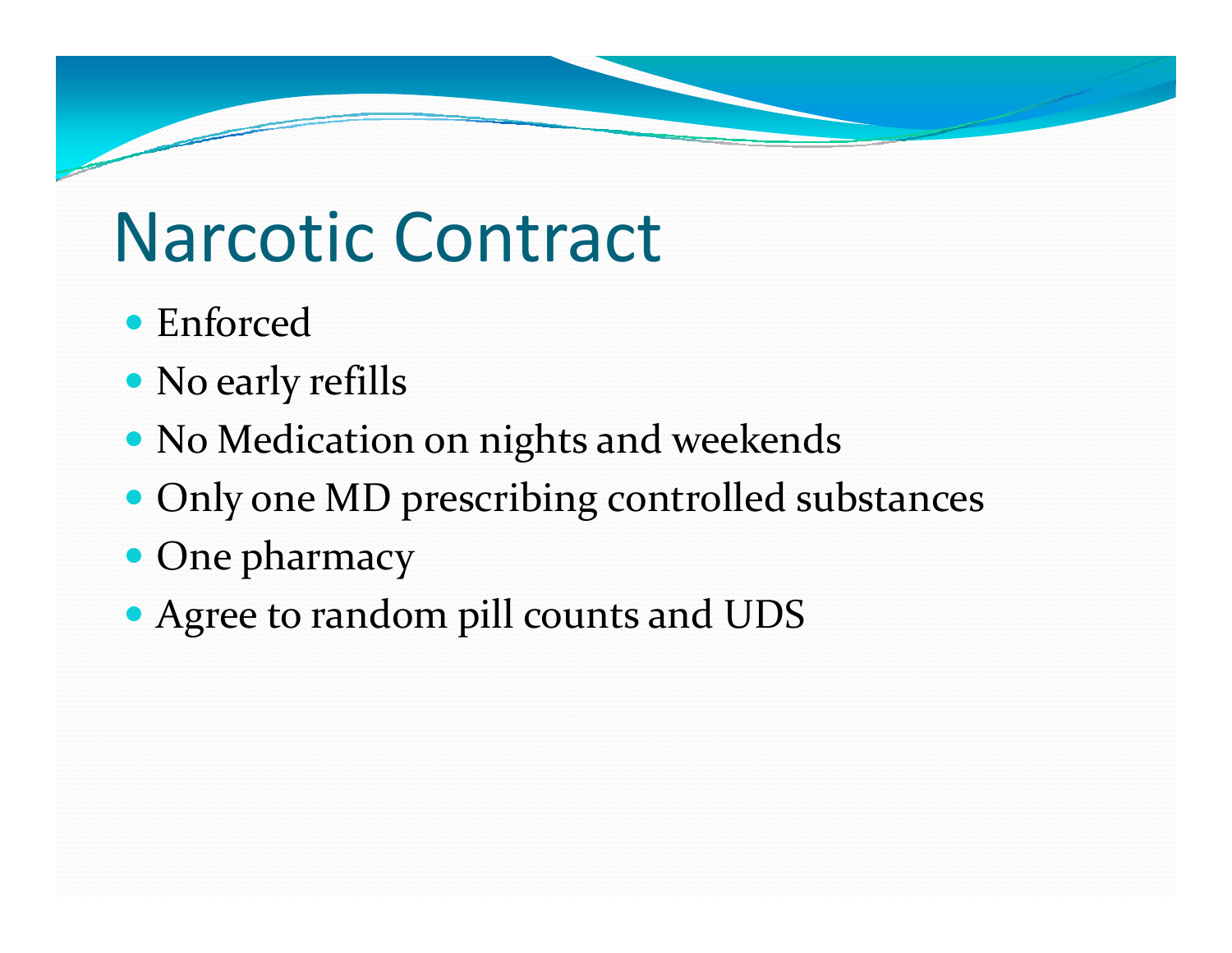### Best Practices

- Initial comprehensive H&P
- Diagnostic Testing as needed
- Monthly follow up by MD
- Monthly f/u with PA with MD evaluation every three months
- Interventional treatment/PT/surgical evaluation as indicated
- Treatment/evaluation for depression
- Response to narcotics documented
- Narcotic risk assessment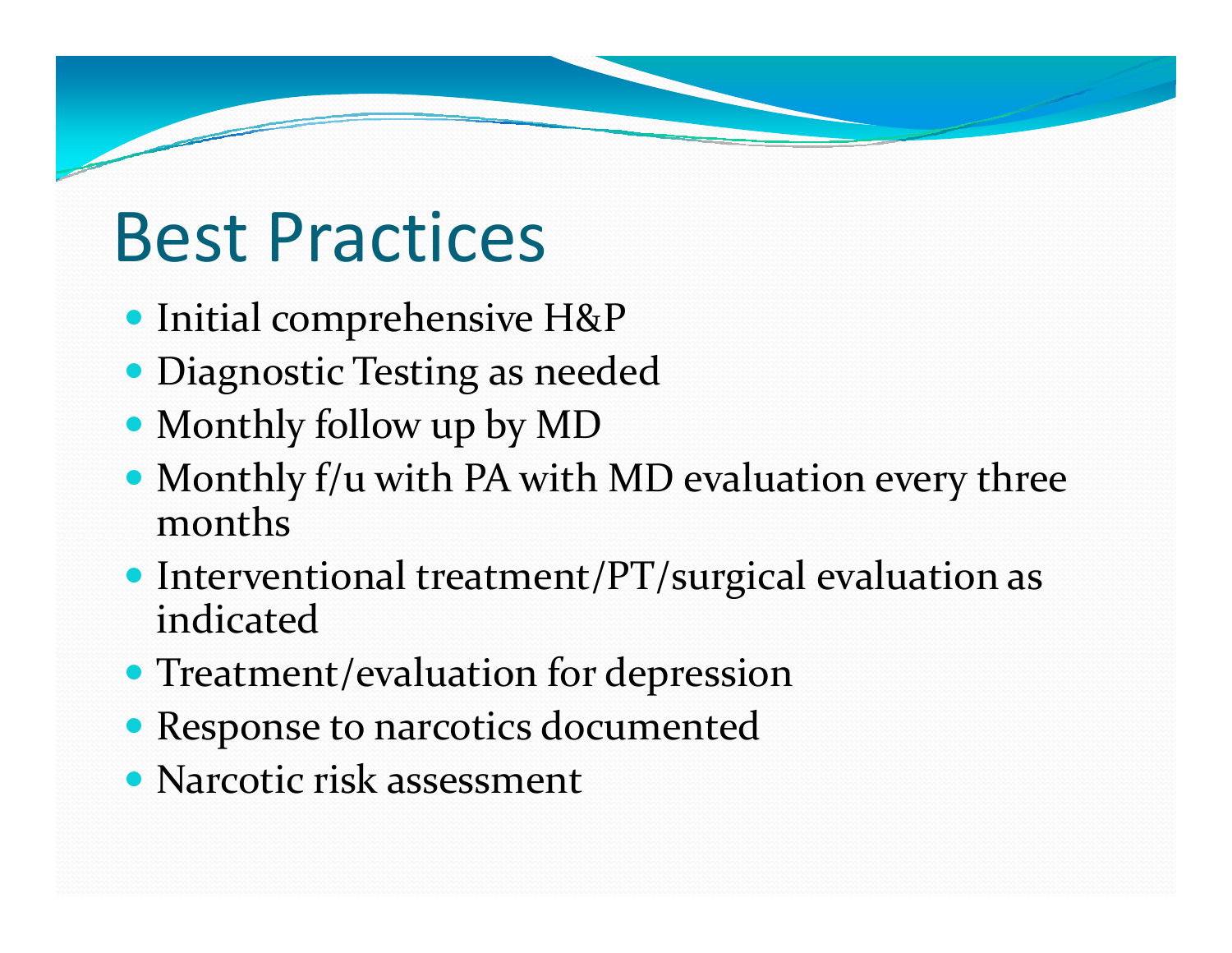#### Best Practices

- Does not dispense medications at clinic
- Documentation of response to medications
- Documentation of increased functionality
- Multiple medications used (pain has multiple pathways and receptors)
- Individualized treatment
- $\bullet$  Understands addiction vs. habituation
- Willingness to send for addiction consultation
- Uses appropriate consultation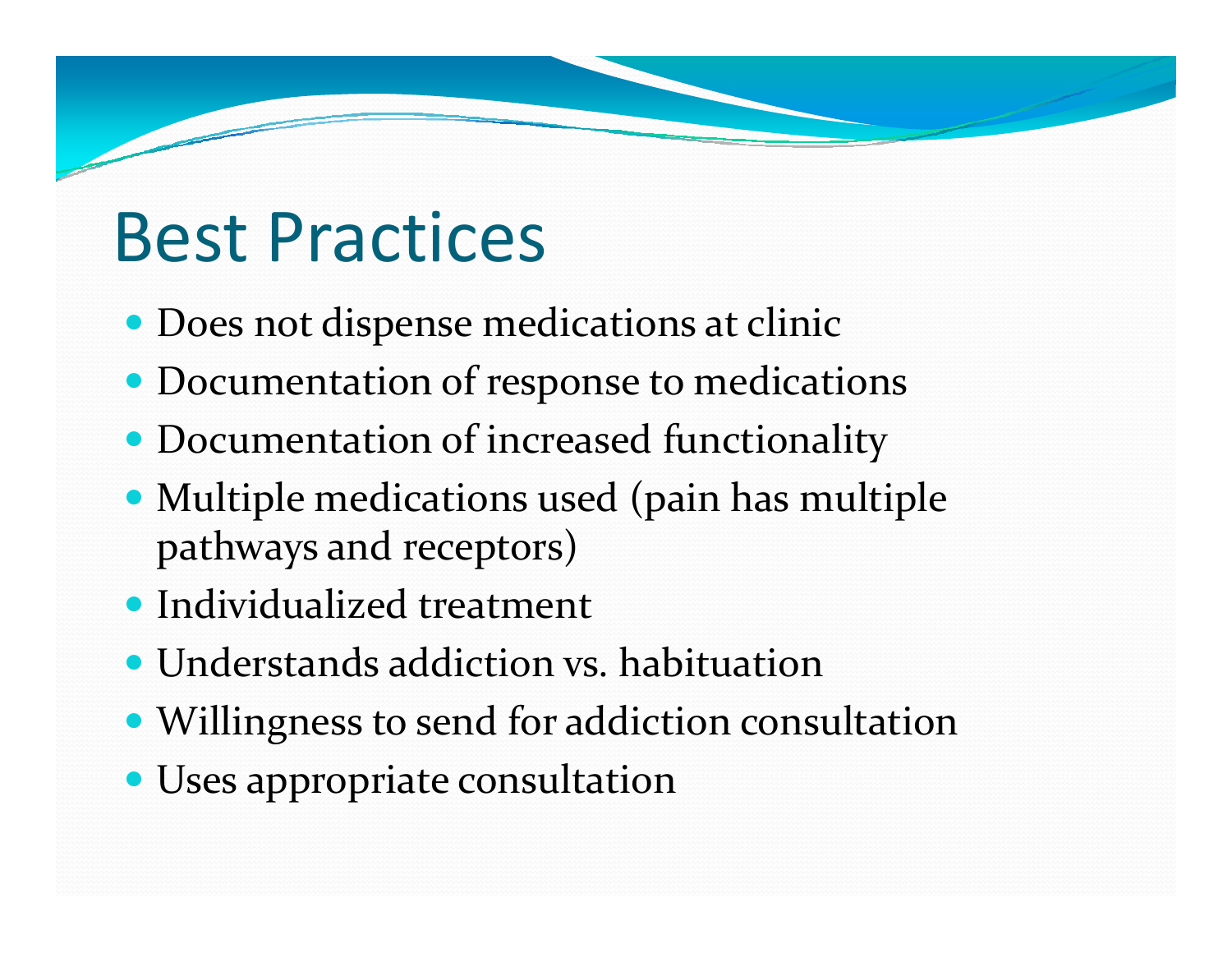# Red Flags

- History drug abuse, drug related arrests, alcohol abuse
- Family history addiction
- Young age
- History physical, sexual, emotional abuse
- ER visits for opioids
- Bought street drugs
- Stole money for drugs
- Sex for drugs
- Seeing multiple MDs for drugs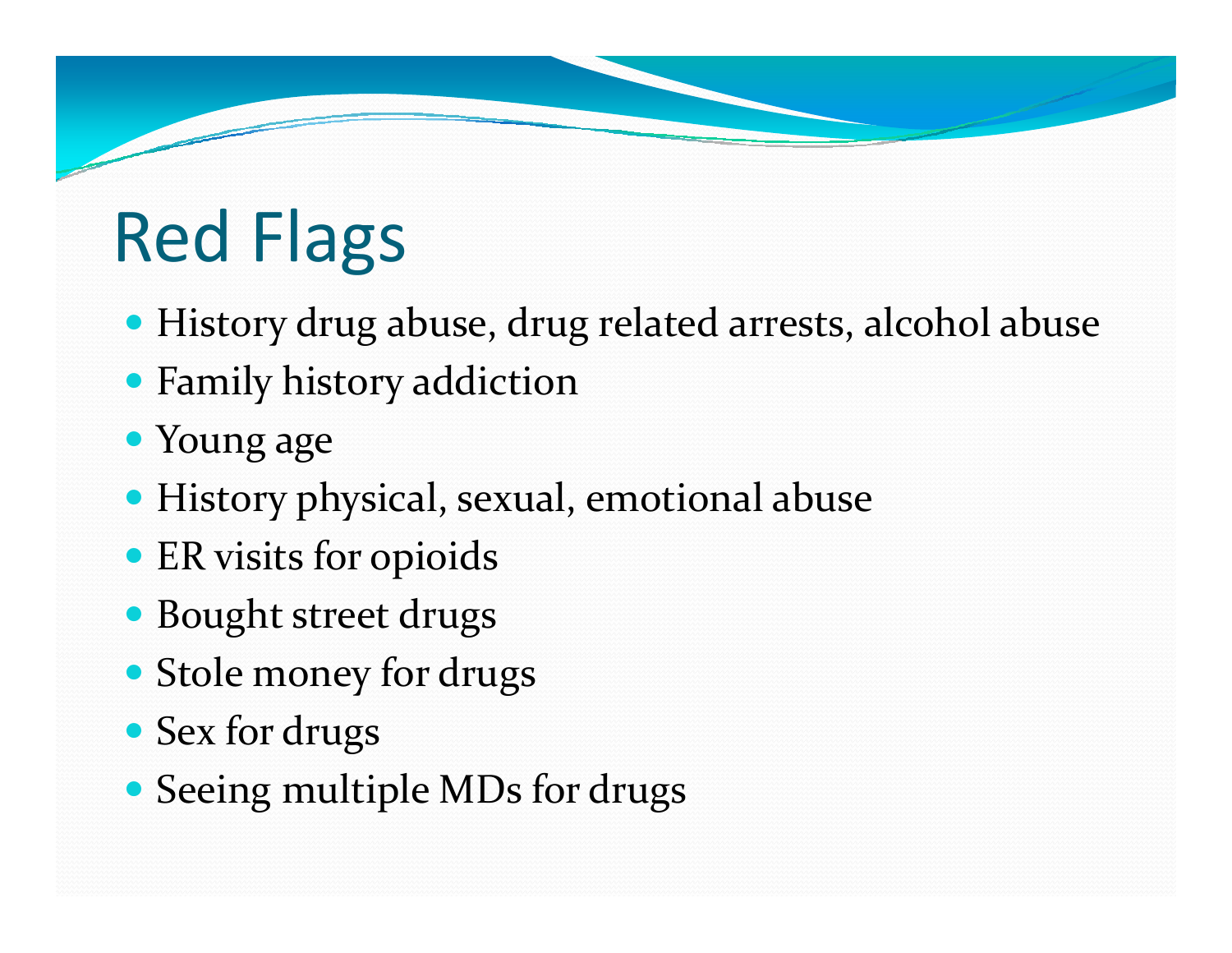# Red Flags

- Prostituted for drugs
- Prescription forgery
- Sold prescription drugs
- Lost/stolen medications
- Early refill
- **Travelling long distance**
- Unwillingness to try non medication based treatment
- Multiple drug "allergies"
- Street drug vernacular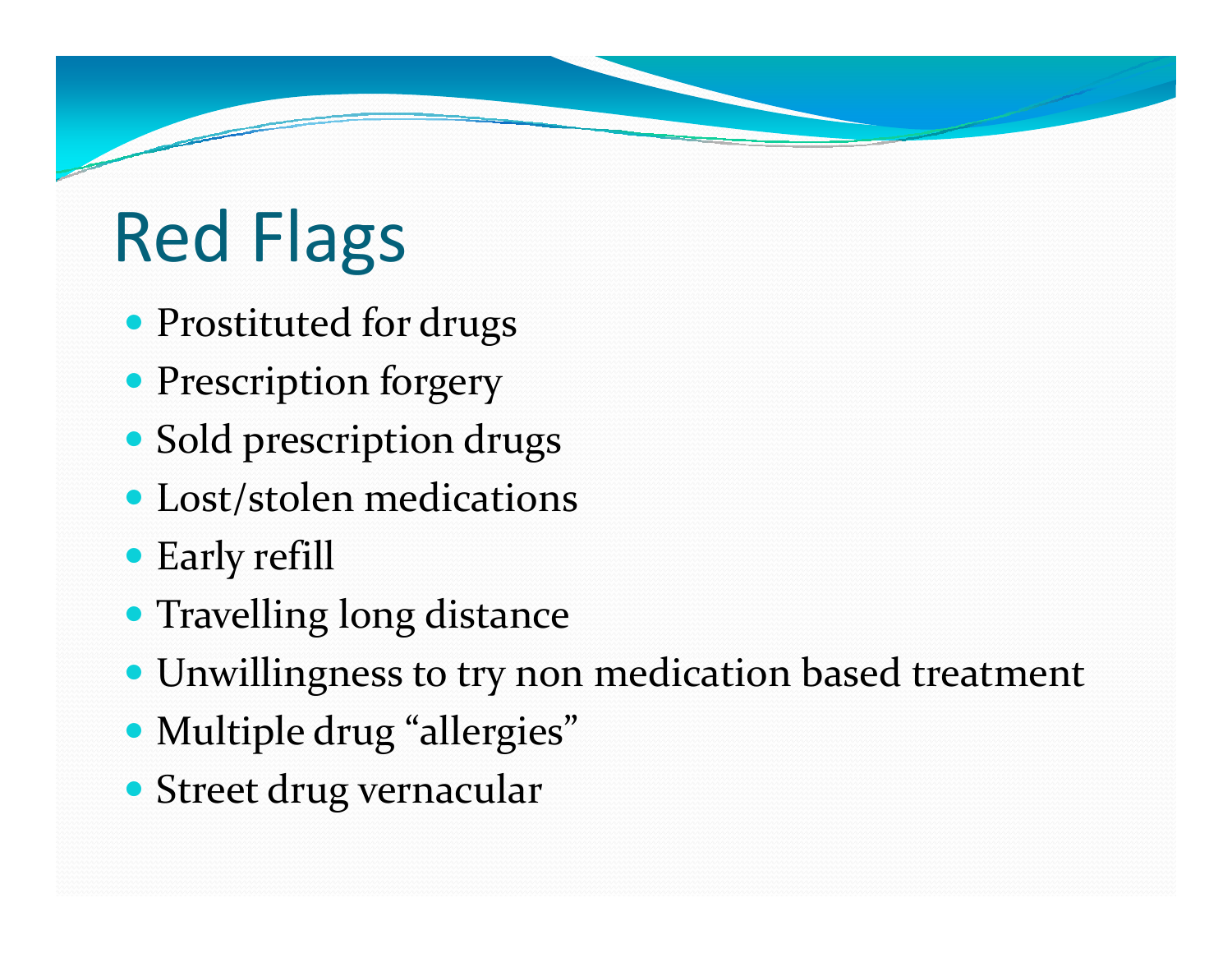# Yellow Flags

- Hoard medications
- Requested specific drugs
- Expresses worry over medication rotation
- Family concern about medication use
- No response of pain to treatment
- Non compliance with treatment plan
- PE does not agree- "Tanned and Toned"
- Drug related tattoos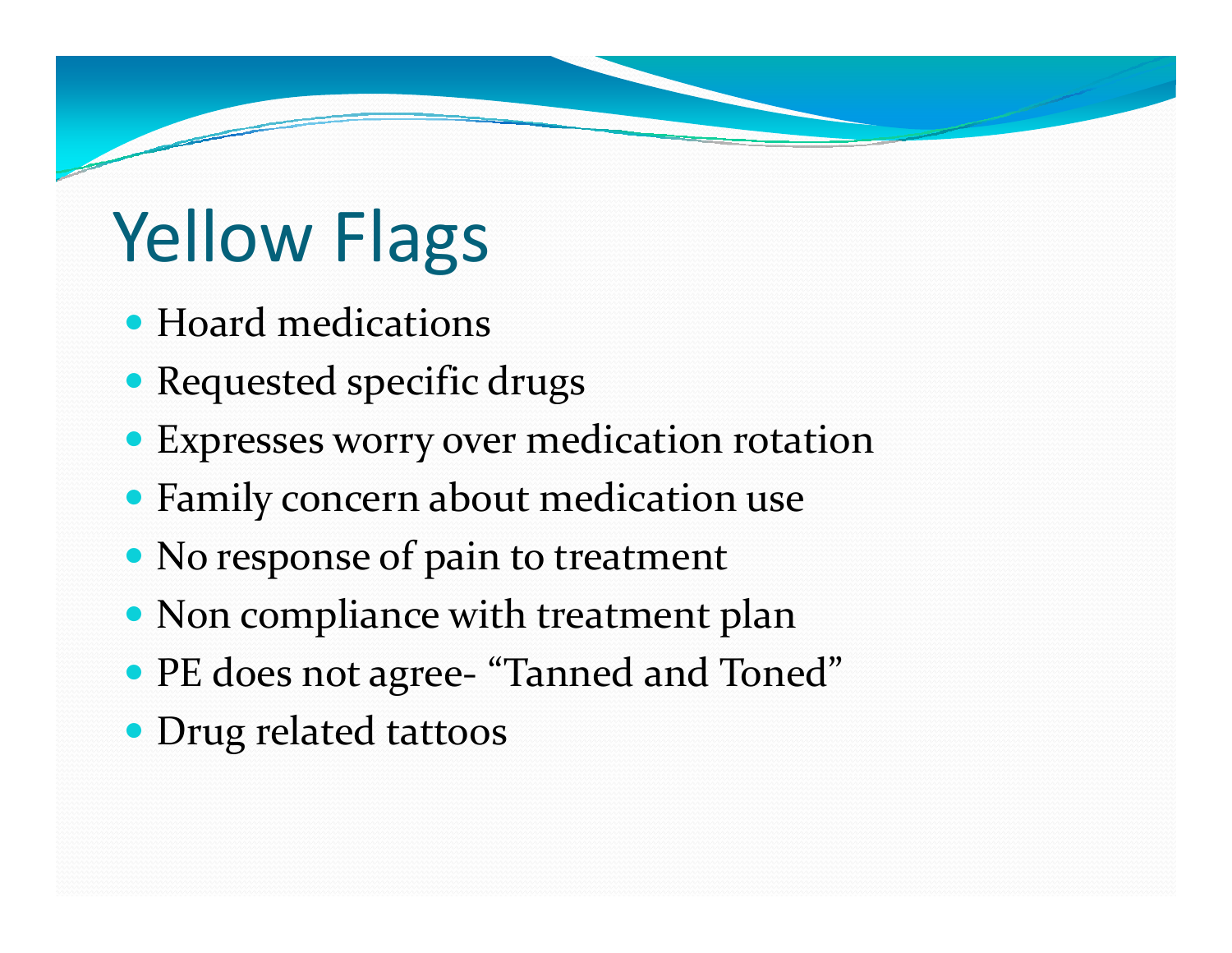# Common Practices

- Urine drug Screen (UDS)
- Not <sup>a</sup> magic bullet
- Multiple issues with false positives/negatives
- No evidence it shows what we think it shows
- Is useful as random test
- May be fraud and abuse issue
- Pushed by testing companies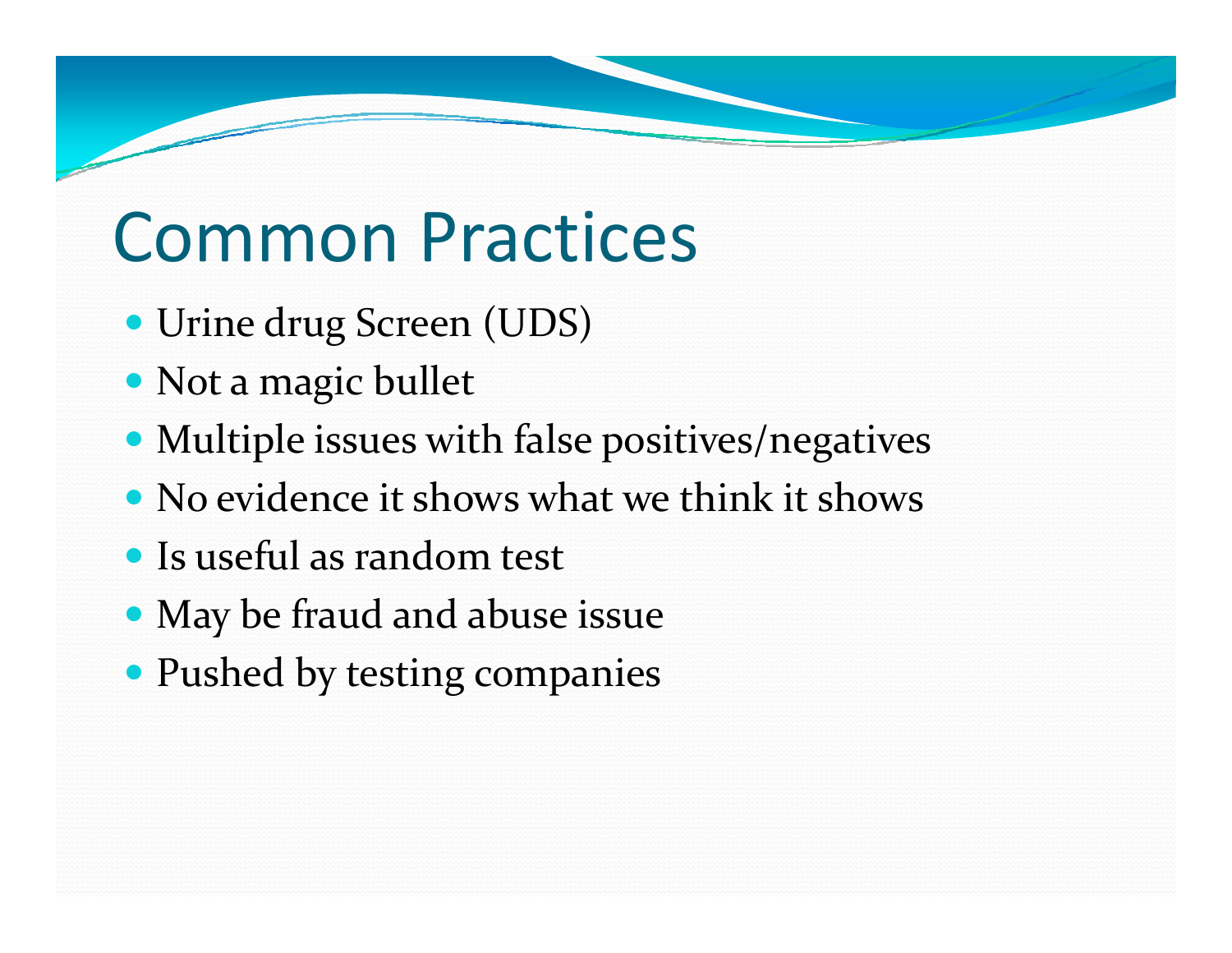#### Prescription Drug Monitoring

- Began in Kentucky
- Has not decreased drug abuse
- Only used by 1/3 of MDs in Kentucky
- Not used by "Pill Mill" MDs
- **Security breech in Virginia**
- **Privacy issues**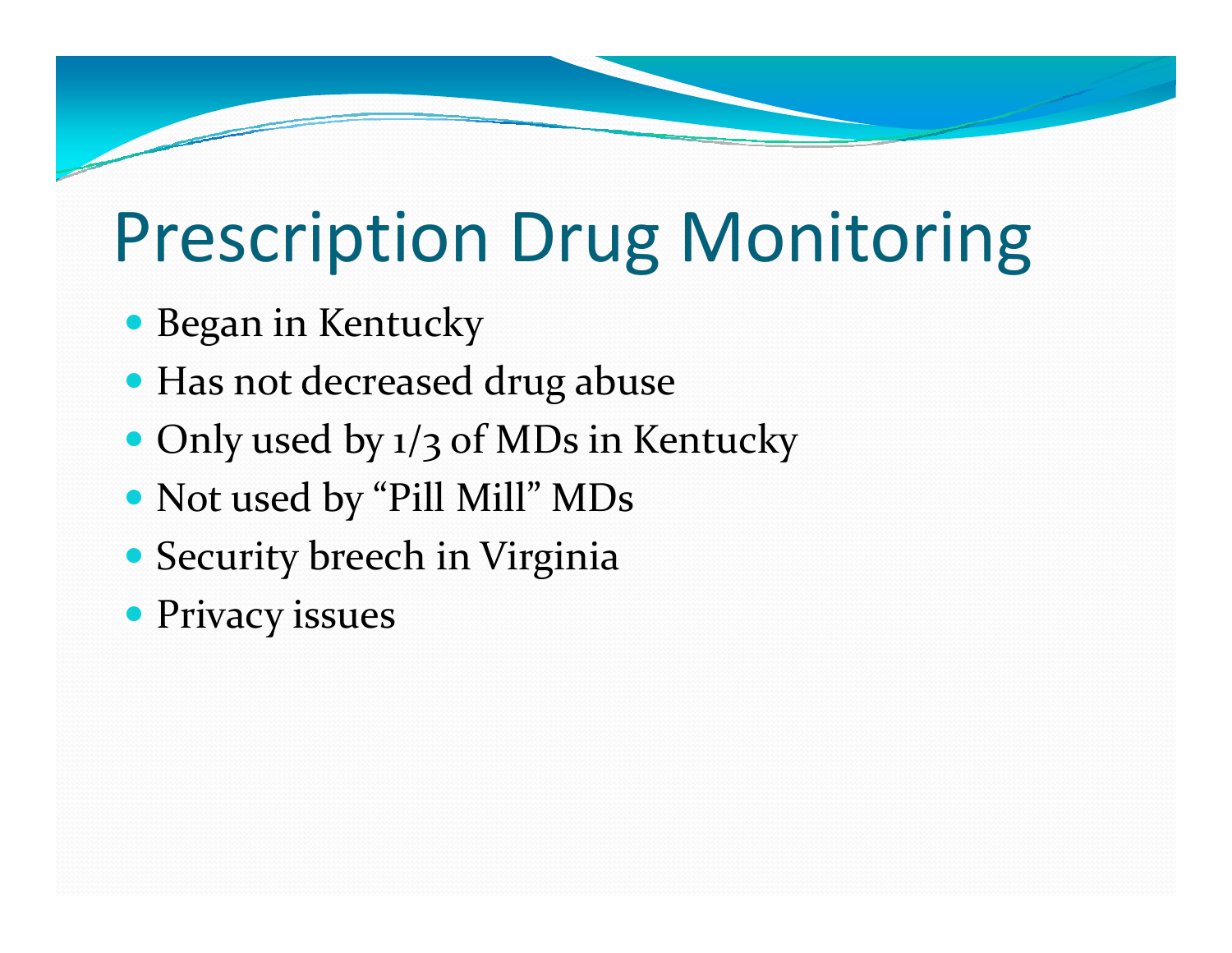#### Washington State Response

- Can not prescribe more than <sup>120</sup> mg of Morphine equivalent daily without <sup>a</sup> consult by <sup>a</sup> board certified pain medicine specialist.
- Must be seen at least yearly by the specialist
- Must be seen at least quarterly by the prescribing MD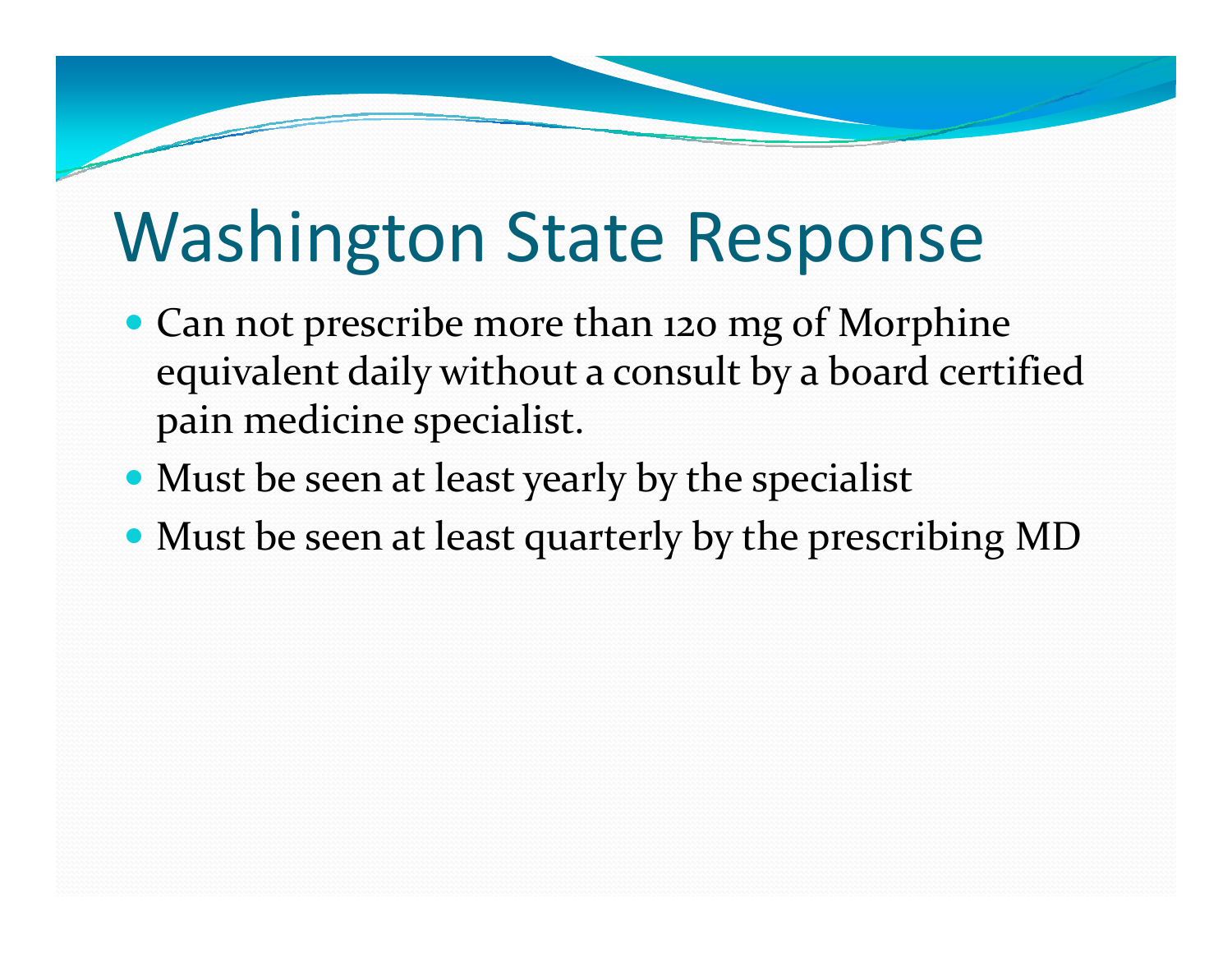### Worst Practices

- Cash Only
- Walk in allowed
- Accepts Out of State patients without <sup>a</sup> referral
- Advertises
- Non ABMS board certified "pain" MD with patients coming from <sup>a</sup> grea<sup>t</sup> distance
- Client can bring old records
- Non MD owned
- Drugs are the answer. What was the question?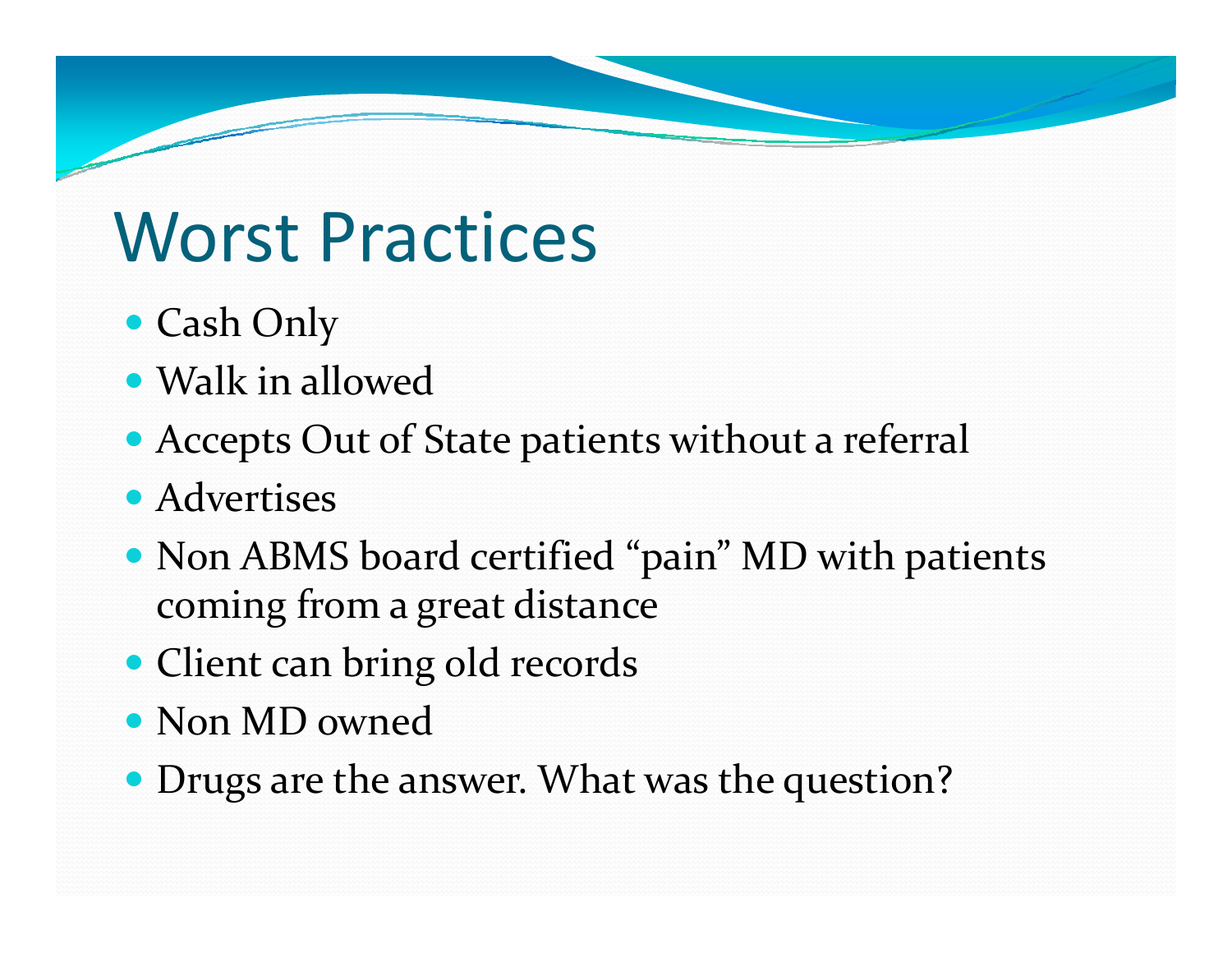# Worst Practices

- No exam/Cursory exam
- Check Off visit form
- Dispense on site
- **Security Guard**
- No response to patient overdoses
- Accepts pharmacy print outs as documentation
- Does not respond to signs suggesting abuse/addiction
- Record does not address red flag/yellow flag issues
- Does not respond when pharmacies stop accepting scripts